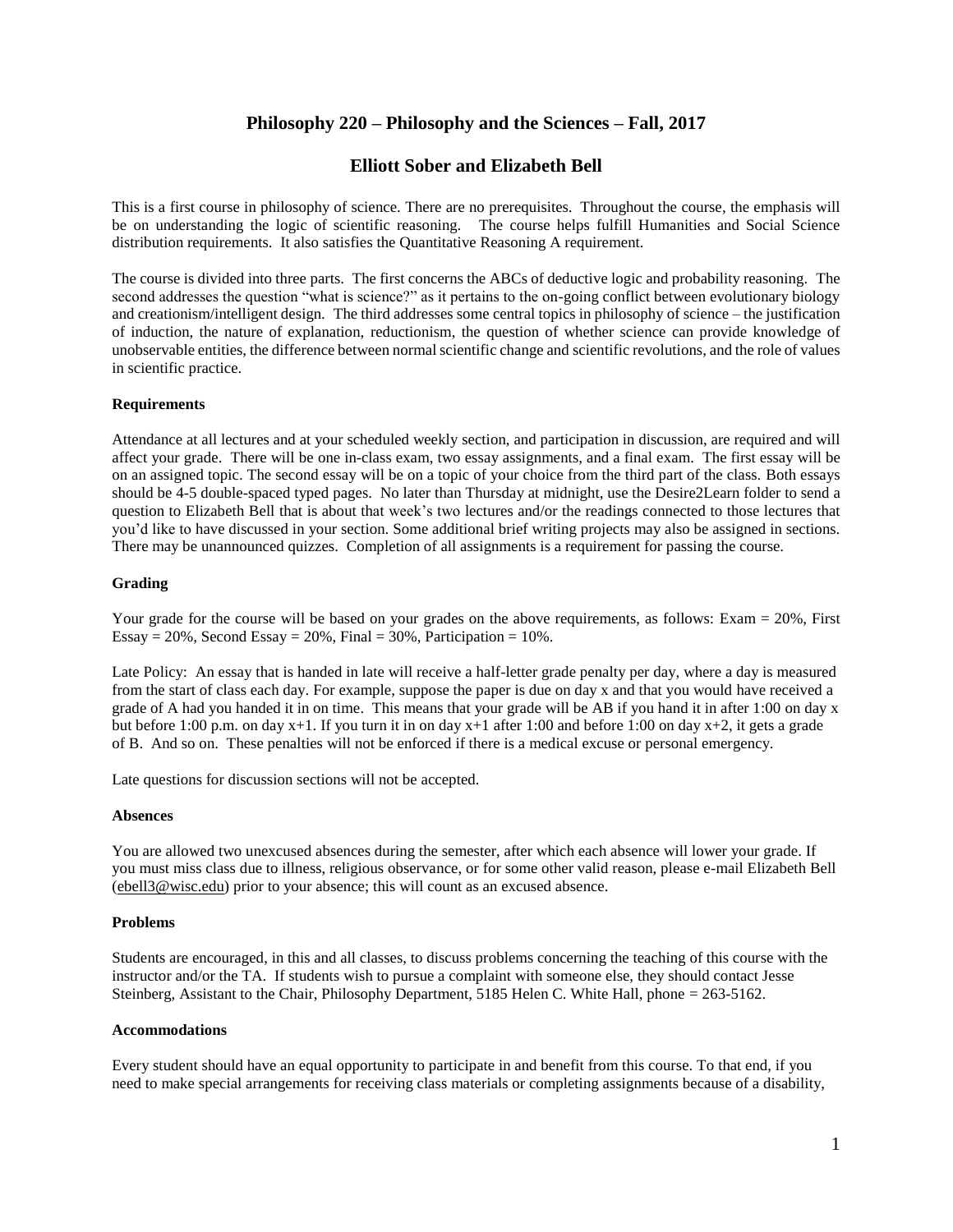please let me know, and I will work with you and the McBurney Disability Resource Center. You can find information about the McBurney Center on their web site (https://mcburney.wisc.edu/).

## **Academic Misconduct and Plagiarism**

Academic misconduct in any form - including plagiarizing from a published source or a classmate - will not be tolerated. I take academic integrity violations *very seriously*. Penalties for such violations will be adjudicated based upon the severity of the offence, and may range from a grade reduction on the assignment to failure of the course. For information about academic integrity and associated University policies see [https://www.students.wisc.edu/doso/academic-integrity/.](https://www.students.wisc.edu/doso/academic-integrity/)

## **Office Hours**

ES's office hours are Wednesday 1:30-3:30, or by appointment, in 5199 Helen C. White Hall. ES's email is ersober@wisc.edu. EB's office hours are Monday and Tuesday 2:30-4:00 in 5112 Helen C. White Hall. EB's email i[s ebell3@wisc.edu.](mailto:ebell3@wisc.edu)

## **Books available at University Bookstore (and on reserve at College Library)**

Ian Hacking, *An Introduction to Probability and Inductive Logic*, Cambridge University Press, 2001. (= H) Samir Okasha, *Philosophy of Science – A Very Short Introduction,* Oxford University Press, 2002. (= O)

| <b>Schedule of Readings and Assignments</b> |              |                                   |                                                                 |  |
|---------------------------------------------|--------------|-----------------------------------|-----------------------------------------------------------------|--|
| Week                                        | <b>Dates</b> | <b>Topics</b>                     | <b>Readings</b>                                                 |  |
|                                             | 9/7          | Deductive Logic                   | $H$ (ch 1)                                                      |  |
| $\overline{2}$                              | $9/12 - 14$  | The ABCs of Probability           | H (chs 2,3,4; then $5,6,7$ )                                    |  |
| 3                                           | 9/19         | Bayesianism                       | $H$ (chs 11,12,15)                                              |  |
| 3                                           | 9/21         | Frequentism: Significance Tests   | H (chs 16,18).                                                  |  |
|                                             |              |                                   | David Colquhoun, "The Problem with p-values." Aeon, October     |  |
|                                             |              |                                   | 11, 2016: https://aeon.co/essays/it-s-time-for-science-to-      |  |
|                                             |              |                                   | abandon-the-term-statistically-significant                      |  |
| $\overline{4}$                              | 9/26         | Frequentism: Neyman-Pearson       | $H$ (chs 17,18)                                                 |  |
|                                             |              | <b>Hypothesis Testing</b>         |                                                                 |  |
| $\overline{4}$                              | 9/28         | Frequentism: Confidence Intervals | H(19)                                                           |  |
| 5                                           | 10/3         | The Replication Crisis            | Regina Nuzzo, "Scientific Method: Statistical Errors." Nature   |  |
|                                             |              |                                   | 2014, 150-152.                                                  |  |
|                                             |              |                                   | Christie Aschwanden, "Science isn't Broken,"                    |  |
|                                             |              |                                   | 2015, http://fivethirtyeight.com/features/science-isnt-         |  |
|                                             |              |                                   | broken/                                                         |  |
| 5                                           | 10/5         | Causation, Correlation, and       | Vladica Velickovic, "What Everyone Should Know about            |  |
|                                             |              | Randomized Controlled Trials      | Statistical Correlation." American Scientist, 2015,             |  |
|                                             |              |                                   | http://www.americanscientist.org/issues/pub/what-               |  |
|                                             |              |                                   | everyone-should-know-about-statistical-correlation.             |  |
|                                             |              |                                   | Tyler Vigen, "Spurious Correlations,"                           |  |
|                                             |              |                                   | http://www.tylervigen.com/spurious-correlations                 |  |
|                                             |              |                                   | John Worrall, "Causality in Medicine - getting back to the Hill |  |
|                                             |              |                                   | top." Preventive Medicine (2011), 53: 235-238.                  |  |
|                                             |              |                                   | Wikipedia article on "Randomized Control Trials."               |  |
| 6                                           | 10/10        | <b>Review for First Exam</b>      |                                                                 |  |
| 6                                           | 10/12        | <b>First Exam</b>                 |                                                                 |  |
| $\overline{7}$                              | 10/17        | The Design Argument, the          | William Paley, excerpt from Natural Theology, 1802.             |  |
|                                             |              | Problem of Imperfect Adaptations  | Stephen Jay Gould, "The Panda's Thumb." In The Panda's Thumb,   |  |
|                                             |              |                                   | Norton, 1980, pp. 19-26.                                        |  |